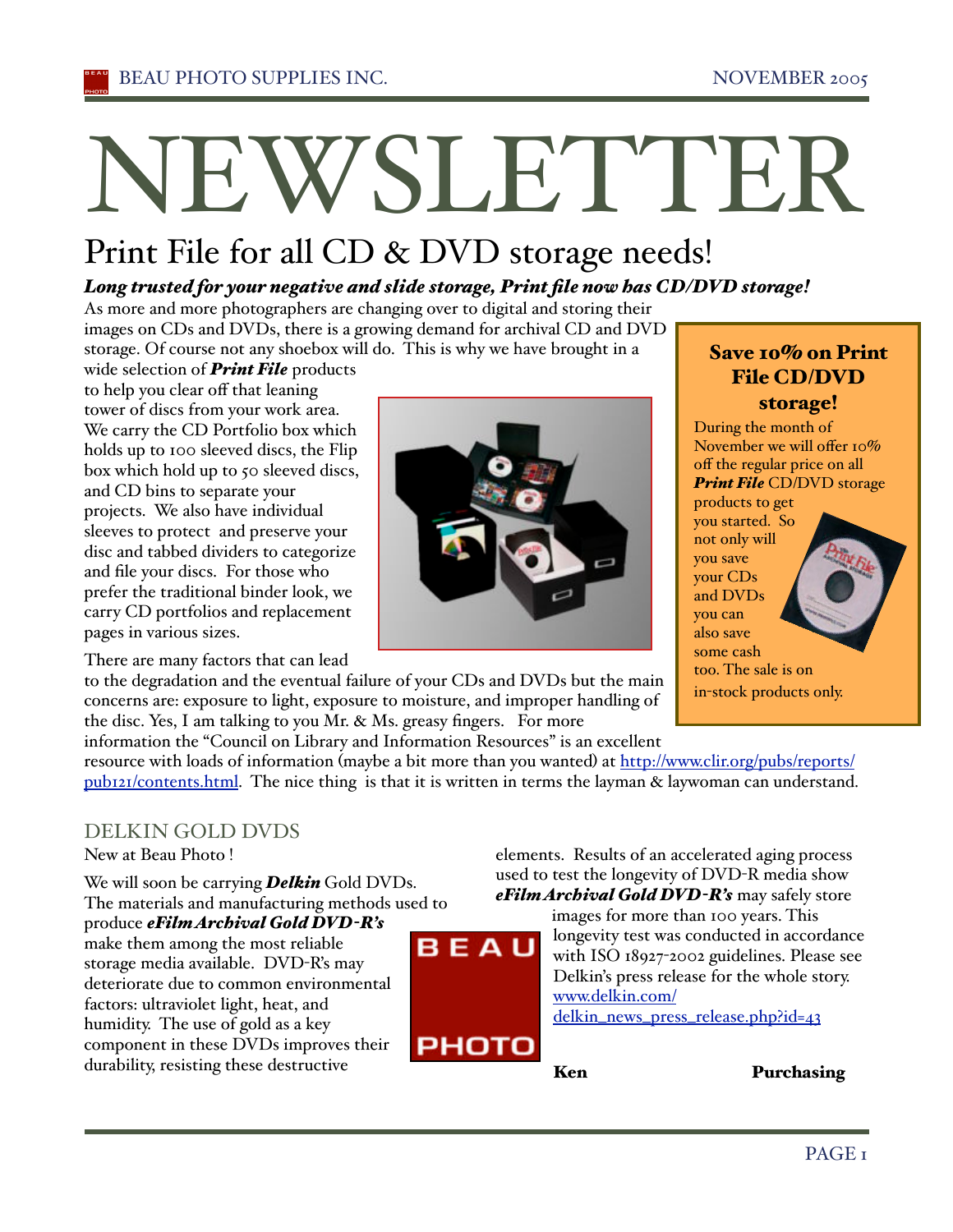#### Album & Folder Update

First: I'd like to remind everyone that Christmas ordering deadlines are getting VERY CLOSE. Please make sure you've ordered everything you need!

**Secondly**: We have put a selection of padded vinyl folios (**General Products**, brown & gold, 4x5 triples and 8x10 triples only) and mats on super clearance. Brown 4x5 triple folios with mats \$3.50 Brown 8x10 triple folios with mats \$7.50

Call soon for best selection.

#### Barb Album Sales



#### THAT'S IT KIDS!

Well folks, my days at Beau Photo have come to an end. A palpable air of mystery now surrounds the store as everyone waits to find out who will be replacing me in the Film Department. Whoever they are, I'm sure you will all welcome them with open arms. A heartfelt thank-you to fellow staff and customers for making my time here rewarding.

#### Serena Film and Paper Sales

## NEWS FROM THE BACK

As most of you know, for years now we have been Western Canada's exclusive Hensel dealer. And for good reason. They are a solid, affordable and dependable product for our professional photographers.

But to raise the bar another notch, I would like to be the first to announce our latest addition to our lighting family.... The Visatec Logos 1600 kits.

Kit includes: 3 Logos 1600 Monolights.

- 1 standard reflector
- 1 silver umbrella
- 1 60cm x 60cm soft box
- 1 set barn doors
- 1 umbrella reflector
- 1 set of 3 grids
- 1 carrying case

All of the **Logos** 1600's (600 w/s) have a nicely organized and illuminated LED display with flash output precisely controlled in 1/10th stop, or full stop, over a 4 stop range. These units have plenty of power and include the features that were designed to make your workflow go faster and easier. You may have noticed the lack of stands in the kit. We are currently deciding on a 3 stand accessory kit or suggesting the Manfrotto  $0.04$  master stand. Currently the **Visatec Logos** kit is in stock and sells for \$2999.99.

Chris Pro Sales

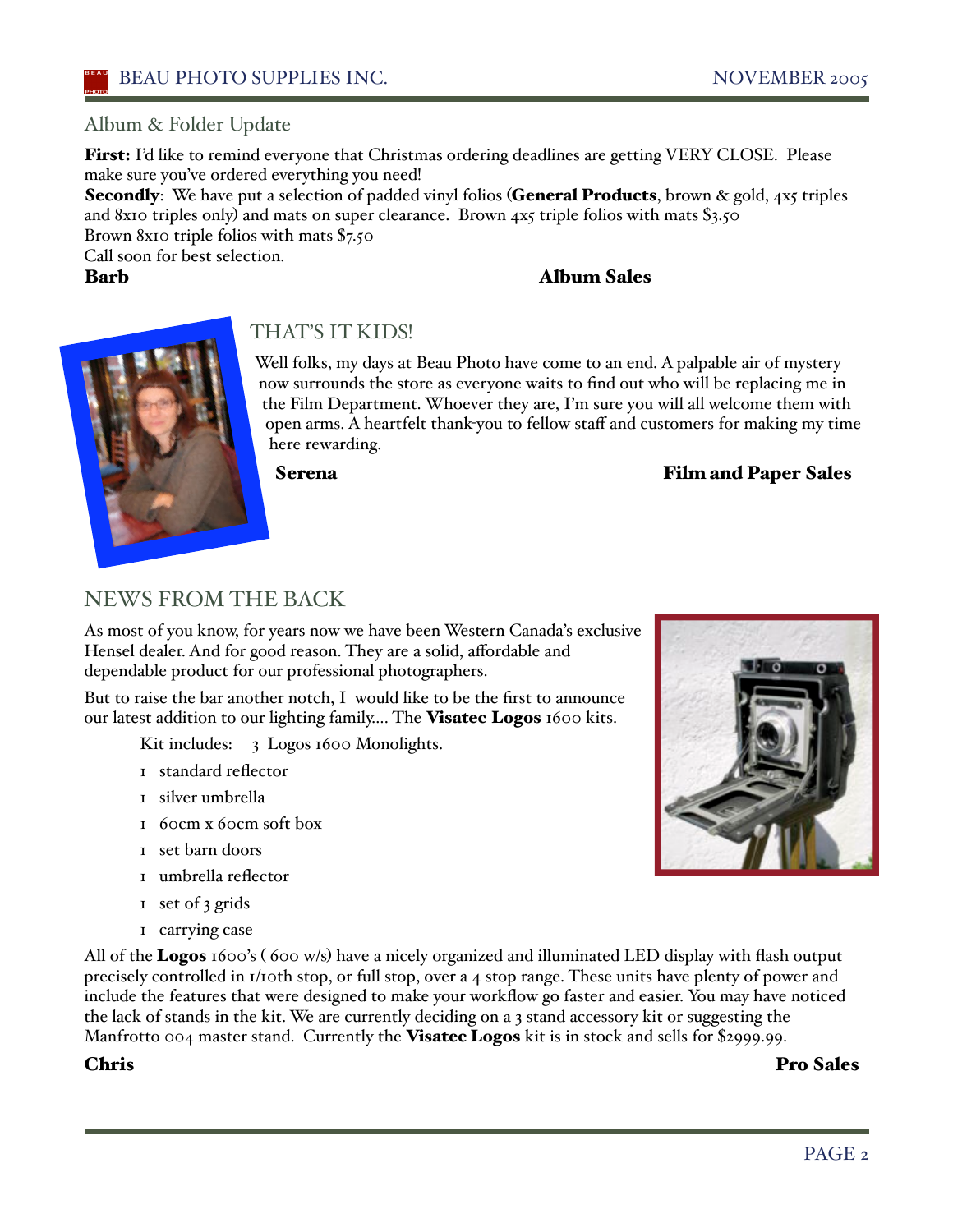#### BEAU PHOTO SUPPLIES INC. NOVEMBER 2005

#### RENTAL NEWS FOR THE MONTH.

We've just arrived back from Photo Plus Expo in New York and we're still recovering from all that walking through busy trade show aisles. There was a lot of impressive equipment to look at although the star of the show seemed to be the new program from Apple: Aperture (see Mike's write-up for more information). After I've sorted through all the brochures and CD handouts, I'll let you know what new equipment we'll be getting, but for now just a few hints. There was an interesting looking octabank from Chimera that would be nice for portraits, some lighting from **Broncolor** that would be great for digital shoots, and there could be a few other things as well, more once all the details are worked out. For now, don't forget that November 11th is a holiday, and iťs a Friday which means a long weekend and a good rental deal for you. Try something you've never tried before, it could become your new favorite thing.

#### Kathy Rentals

#### DIGITAL NEWS

#### Apple Aperture – Maybe the best reason ever to switch to a Macintosh...

Aperture is an impressive new program announced by Apple at PhotoPlus Expo in New York last month. Essentially it is a complete digital "workflow" application designed from the ground up for professional photographers. I have honestly never been as excited about a new piece of software as I am about Aperture!

#### What it is

 Aperture is a complete digital camera workflow solution for pro photographers with the emphasis being on the rapid processing of raw image files. It can be used to import files from your memory card, sort and select images using an amazing variety of comparison tools (more on those later), and then make common corrections such as dust retouching, levels adjustments, sharpening and so on. Any corrections you make are completely non-destructive to the original image and can be reversed at any time. All edits to an image are dynamically rendered out on the fly. Multiple versions of the same image can be saved with only a negligible amount of disk space needed. In addition, extensive support and customization of EXIF and IPTC metadata, comprehensive project management, archiving and backup up functions as well as contact sheet printing, proof printing, web gallery creation and even book layout functions are thrown in for good measure.

#### What it isn't

 It is not a replacement for Adobe Photoshop. For the moment, Photoshop still has a much wider variety of tools for high-end image manipulation, layers, alpha channels and masking, 32bit HDR image support and so on. However Aperture does seem to work well in conjunction with Photoshop and a single mouseclick will send an image from Aperture to Photoshop for further manipulation. In addition, Aperture does not seem to be a DAM (Digital Asset Management) program like Canto Cumulus, iView MediaPro or Extensis Portfolio either. It does not appear to allow the cataloging of images kept on offline storage media such as DVD-R or CD-R discs.

#### Why the excitement?

 Most (but not all) things that Aperture does can be had using a variety of third-party programs. However none implement these features in such a user-friendly, powerful and well integrated manner. It is impossible to convey in words just how elegantly designed and well thought out the user interface is. If any program can be called a work of art, Aperture can be! From the virtually instantaneous opening and display of raw files, to the elegant fluidity of the many image comparison and adjustment tools, Aperture is truly an amazing program to see in action. It is highly customizable and seems to have that almost magical ability to